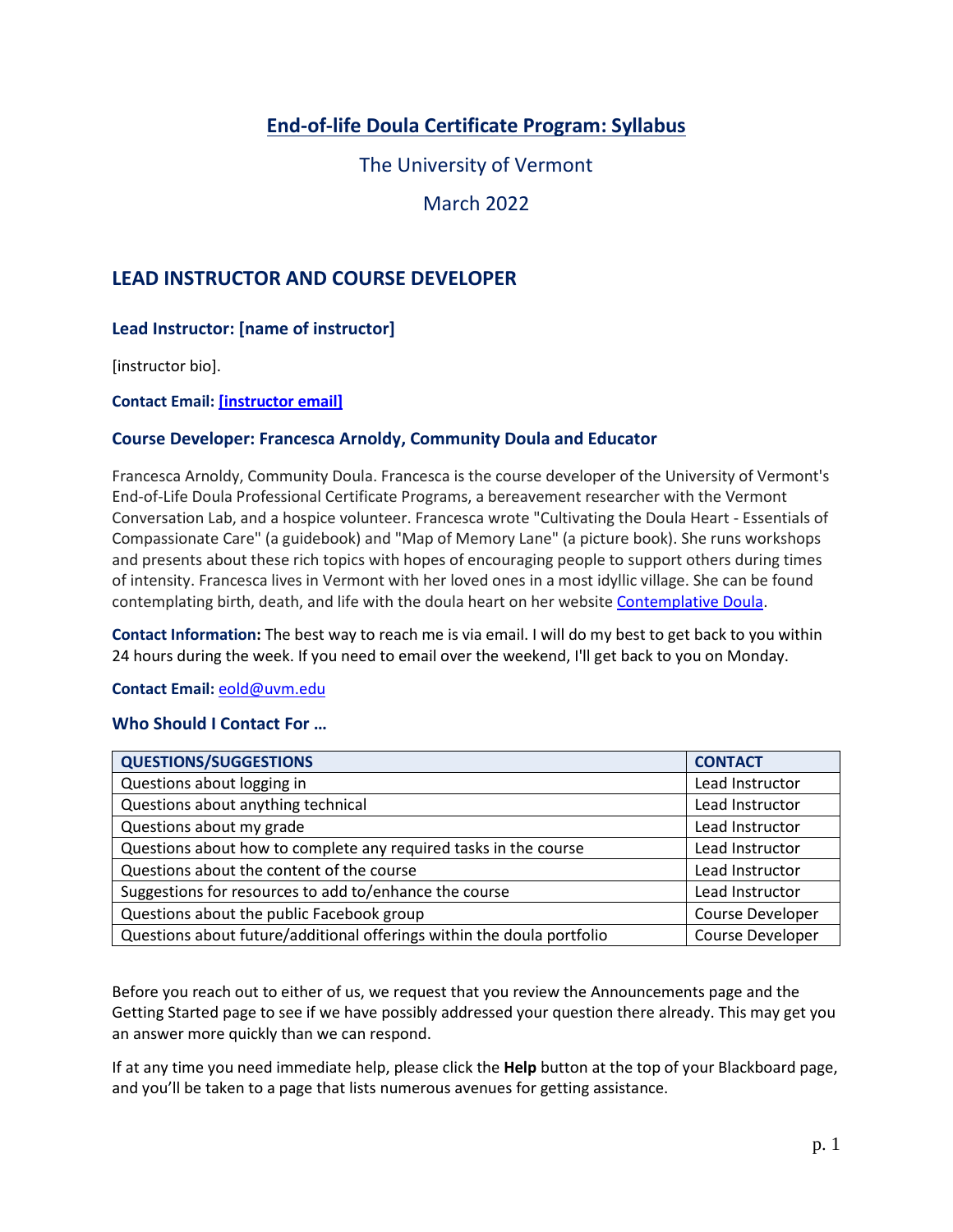## **COURSE OVERVIEW**

## **Course Description**

The University of Vermont Larner College of Medicine has partnered with The Farm Families of Cabot Creamery Cooperative to launch a fully online End-of-life Doula Professional Certificate that will prepare you to meet the growing demand for end-of-life support as people live longer and the course of the average dying process continues to become increasingly gradual and anticipated.

End-of-Life Doulas complement the care provided by family members and friends, as well as palliative and hospice professionals, within the settings of hospitals, senior care facilities, hospices, and homes. EOL Doulas support clients with compassionate care in a number of ways, including emotional, spiritual, informational, and physical support to ease anxiety, aid in comfort, and promote personalized, even positive dying passages for clients and their loved ones.

**Please note:** This program is for educational purposes only, and is not intended to provide medical, legal, or financial advice. This program focuses on preparing learners to offer emotional support during terminal illness, the dying process, and bereavement. The professional doula role is unlicensed and unregulated. Upon fulfilling the requirements of this course, graduates will receive a digital badge and be able to download a certificate of completion.

#### **Course Objectives**

This course is designed to provide an in-depth overview of the emerging role of end-of-life (EOL) doulas, and the issues, challenges, and rewards that surround this work at life's end.

Throughout the course, we will present a wide variety of published information, interviews with industry professionals, and chances for learners to examine their own experiences, beliefs, hopes, and fears about death and dying. We intend to create a supportive learning experience with lots of opportunities to build community, as the subject is intense, challenging, and affecting.

High-level goals of the program intend that students will learn how to:

- Become prepared to work in harmony with a client's chosen care team (potentially) including community members, family, friends, and medical practitioners to provide adjunct support as needed and heighten a client's feelings of empowerment and self-efficacy.
- Respect appropriate professional/personal boundaries while keeping the client's best interest in mind at all times.
- Understand common terminal conditions and diseases (and their associated symptoms and progressive courses of decline), pain management practices, the active dying process, and helpful non-medical interventions to ease patient suffering.
- Describe the role and scope of an EOL Doula and apply the core skills of providing unconditional positive regard and nonjudgmental support while comfortably holding space, companioning, and engaging in open, accepting dialog with clients.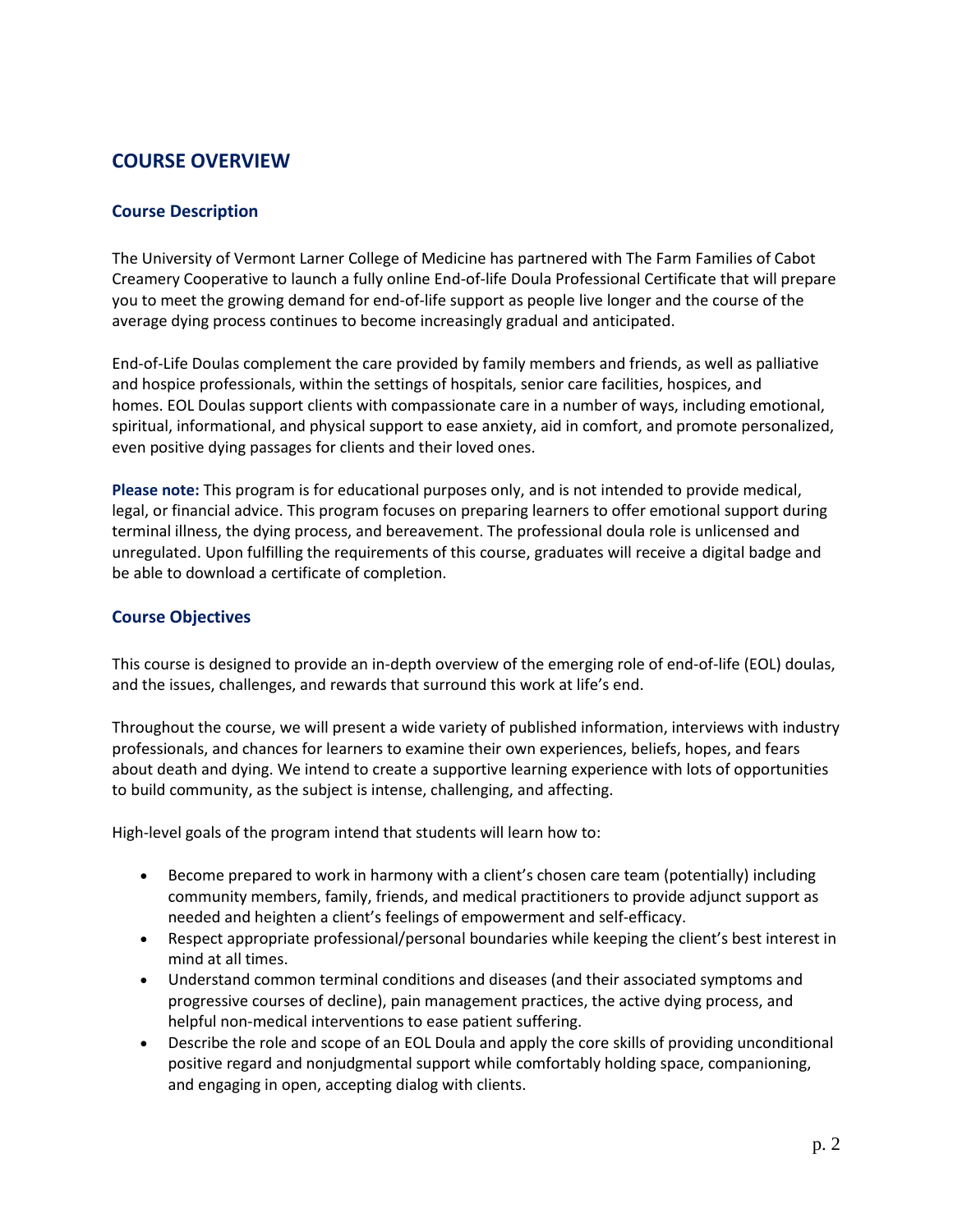- Garner a wide variety of details about special populations based on religious/spiritual beliefs and cultural norms, as well as the unique challenges associated with pediatric death and endstage dementia.
- Recognize and support the stages and facets of anticipatory grief, mourning, and bereavement.
- Effectively refer patients and families to other local professionals, organizations, support groups, and businesses that provide offerings to those at the end of life.
- Engage in meaningful conversations and life reviews with clients, as well as assist with legacy projects.
- Develop seemingly endless, practical methods of decreasing anxiety/suffering by utilizing visualizations, guided imagery, and simple healing techniques, as well as creating a comforting energetic space for clients that feels calming and relaxing.
- Support clients in developing vigil wishes and values-based advance directives.
- Nurture a protective, calm presence and environment during vigil.
- Offer acute bereavement support and appropriate referrals to a client's family and friends after death.

## **Course Flow**

Each module will open on Wednesday at 12:00 AM and end on Tuesday at 11:59 PM

#### **Course Work**

We estimate that the student will be engaged in 8-10 hours per week of course instruction.

## **PROGRAM REQUIREMENTS AND GRADING**

## **Required Reading**

We have two required reading books for this course:

- *Final Gifts*, by Maggie Callanan and Patricia Kelley. Copies of this book are readily available for purchase online, including cheap used copies. Or feel free to borrow it from your local library/hospice lending library.
- *Cultivating the Doula Heart: Essentials of Compassionate Care*, by Francesca Lynn Arnoldy. Copies are available for purchase online, at your local bookshop (by order), and at the UVM Bookstore.

#### **Grading**

This is a noncredit course. At the conclusion, you will not receive a letter grade, but instead will receive a digital badge. All students who earn a 70% or greater, based on the criteria below, will receive a digital badge and be able to download a certificate of completion.

Successful completion of this course is determined by the following factors:

- **Discussions:** 50%
- **Life Story Project:** 20%
- **Assignments:** 15%
- **Quizzes:** 15%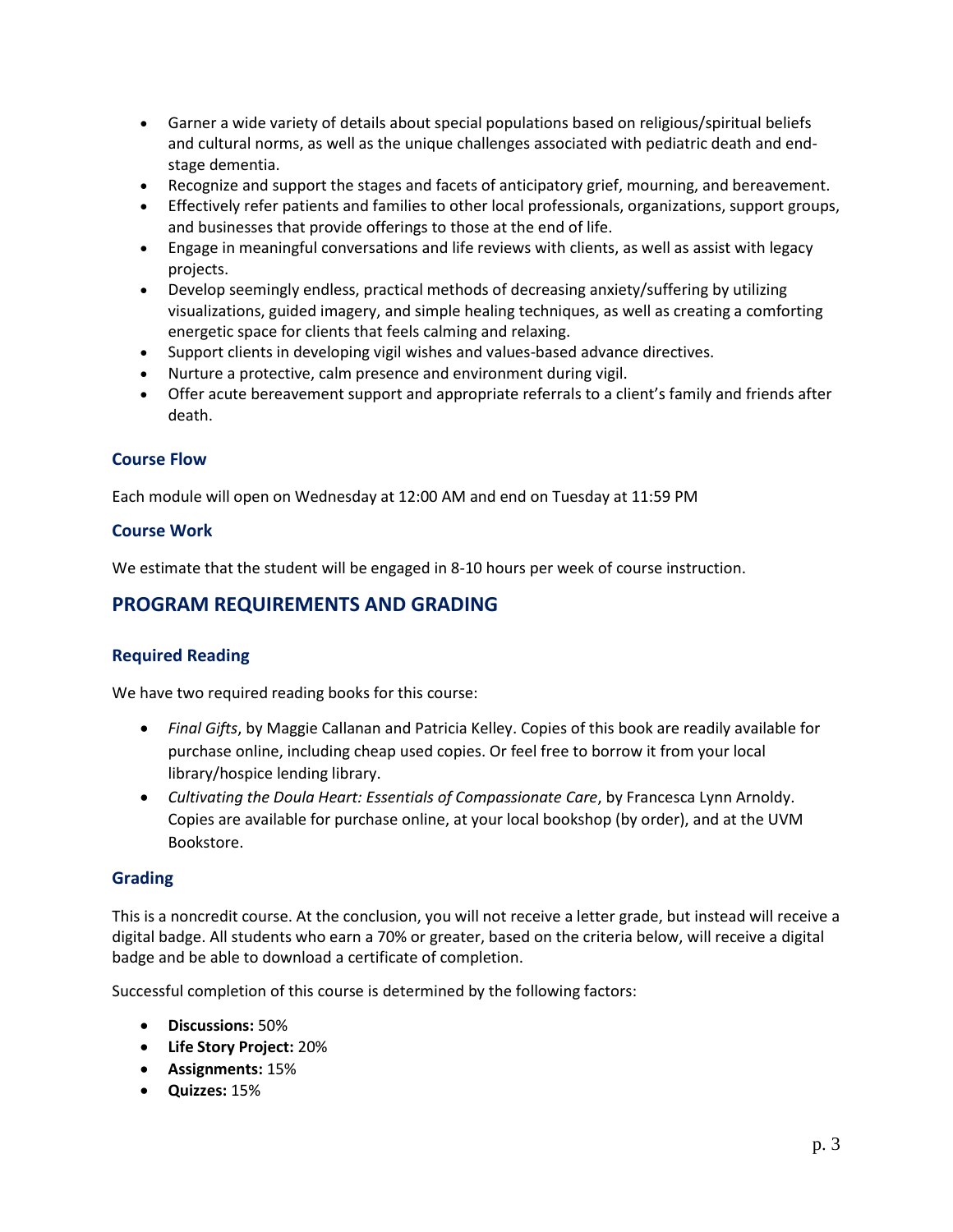## **Makeup Policy**

On occasion, we encourage and allow students to revise assignments and/or discussion items. If you receive a request to do so, you have no more than **one** week from the original deadline to complete the work, if you choose to do so.

If you have extenuating circumstances that make it difficult for you to complete assigned work by its deadline, you must communicate with the lead instructor prior to that deadline. The design of this course relies upon students moving through it together, so our ability to be flexible with deadlines is limited.

If you do receive an extension, you have no more than **one** week from the original deadline to complete the work, unless otherwise notified. If you miss a deadline and have not been in touch with the lead instructor, you will receive a '0' for any missed items.

#### **Discussion Boards**

The discussion forum will be an important part of our learning experience. Most students find that participating in discussions helps with understanding of the course content and deepening their learning and ability to think critically. The following instructions and grading rubrics are applied to all course discussion boards. If you are unable to meet this obligation, please let your lead instructor know.

Please follow these guidelines when posting in the discussion area:

- Keep your post focused on the topic, relating any class readings and materials from the current module in your post (as applicable).
- Proofread and review your response before hitting the Submit button. You will not be able to edit your posts. You can ask your facilitator for assistance, if needed.
- Participate regularly. Improve your learning by being an active and engaged student. Successful students follow and participate in the assigned discussion throughout the module, logging on at least three times a week while reading and participating in forums as assigned in the module.
- Post your original thoughts early to help develop discussion before the end of the course week.

## **Discussion Board Grading Rubrics**

Discussions that require only an initial post are graded based on the content of that post (8 points):

| <b>Reflective (No</b><br><b>Response Posts</b><br><b>Required)</b><br><b>Criteria/Levels</b> | <b>Excellent</b>                                                                                    | <b>Proficient</b>                                                                    | <b>Adequate</b>                                                                                  | <b>No Submissions</b> |
|----------------------------------------------------------------------------------------------|-----------------------------------------------------------------------------------------------------|--------------------------------------------------------------------------------------|--------------------------------------------------------------------------------------------------|-----------------------|
| <b>Content of</b><br><b>Initial Post</b>                                                     | 8 points<br>Responds to the<br>prompt(s)<br>comprehensively,<br>provides insight<br>and application | 6 points<br>Responds to the<br>prompt(s) and<br>provides<br>example(s) of<br>insight | 4 points<br>Responds to the<br>prompt(s) with<br>little expansion,<br>insight, or<br>application | 0 points<br>No post   |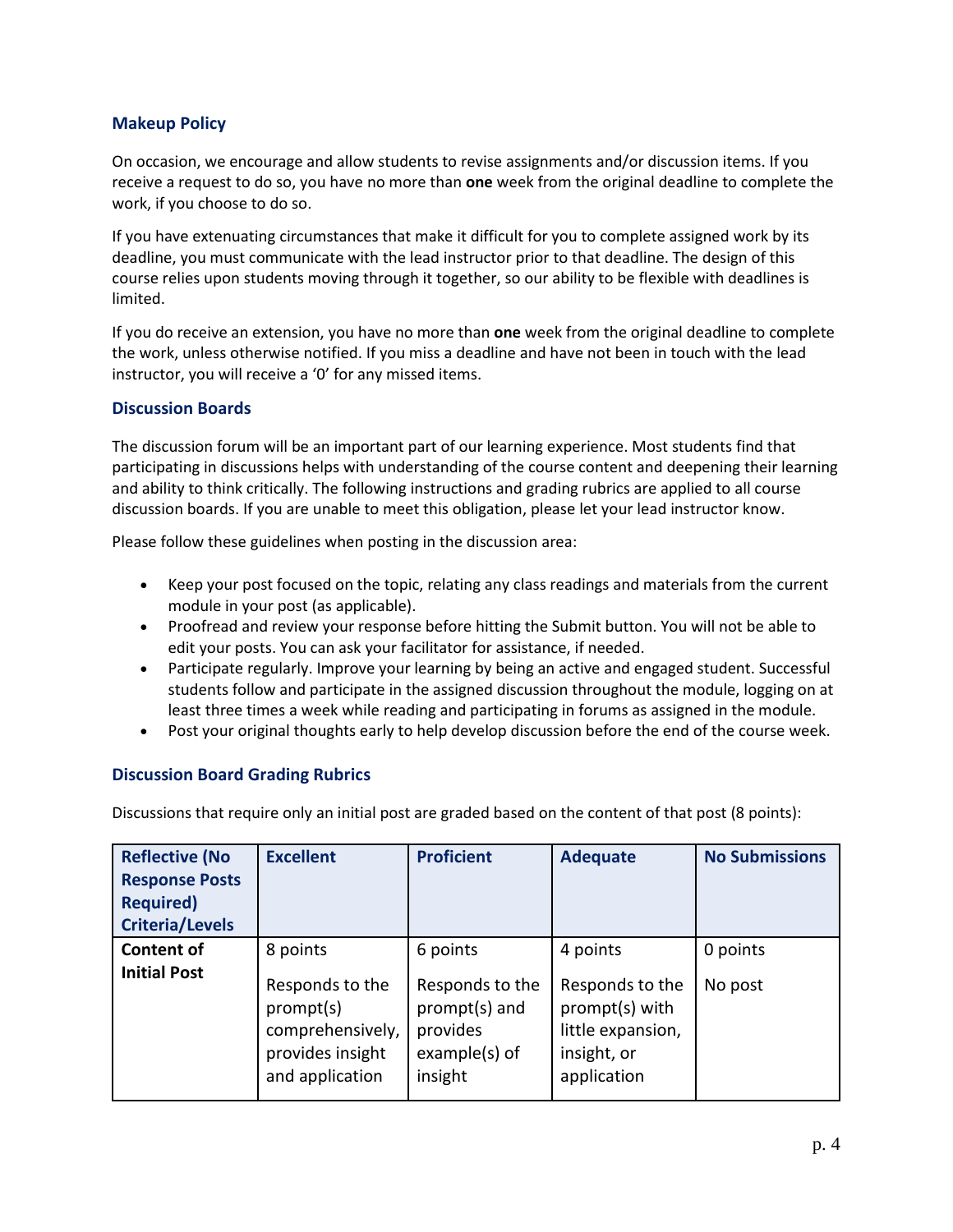| <b>Reflective (No</b><br><b>Response Posts</b><br><b>Required)</b><br><b>Criteria/Levels</b> | <b>Excellent</b>           | <b>Proficient</b> | <b>Adequate</b> | <b>No Submissions</b> |
|----------------------------------------------------------------------------------------------|----------------------------|-------------------|-----------------|-----------------------|
|                                                                                              | of the week's<br>materials |                   |                 |                       |

Discussions that require an initial post plus responses to classmates are allotted more points to account for the content of the responses and the number of posts (9 to 12 points):

| <b>Collaborative 1</b><br>(1 response<br>post required)<br><b>Criteria/Levels</b> | <b>Excellent</b>                                                                                                                  | <b>Proficient</b>                                                                                 | <b>Adequate</b>                                                                                  | <b>No Submissions</b> |
|-----------------------------------------------------------------------------------|-----------------------------------------------------------------------------------------------------------------------------------|---------------------------------------------------------------------------------------------------|--------------------------------------------------------------------------------------------------|-----------------------|
| <b>Content of</b><br><b>Initial Post</b>                                          | 6 points<br>Responds to the<br>prompt(s)<br>comprehensively,<br>provides insight<br>and application<br>of the week's<br>materials | 4 points<br>Responds to the<br>prompt(s) and<br>provides<br>example(s) of<br>insight              | 2 points<br>Responds to the<br>prompt(s) with<br>little expansion,<br>insight, or<br>application | 0 points<br>No posts  |
| <b>Content of</b><br><b>Responsive Post</b><br>1                                  | 3 points<br>Includes<br>questions and/or<br>offers ideas, and<br>grows the<br>conversation                                        | 2 points<br><b>Offers</b><br>constructive<br>feedback, but<br>may not grow<br>the<br>conversation | 1 point<br>Post is not<br>substantive                                                            | 0 points<br>No posts  |

| <b>Collaborative 2</b><br>(2 response<br>posts required)<br><b>Criteria/Levels</b> | <b>Excellent</b>                                                                                    | <b>Proficient</b>                                                                    | <b>Adequate</b>                                                                                  | <b>No Submissions</b> |
|------------------------------------------------------------------------------------|-----------------------------------------------------------------------------------------------------|--------------------------------------------------------------------------------------|--------------------------------------------------------------------------------------------------|-----------------------|
| <b>Content of</b><br><b>Initial Post</b>                                           | 6 points<br>Responds to the<br>prompt(s)<br>comprehensively,<br>provides insight<br>and application | 4 points<br>Responds to the<br>prompt(s) and<br>provides<br>example(s) of<br>insight | 2 points<br>Responds to the<br>prompt(s) with<br>little expansion,<br>insight, or<br>application | 0 points<br>No posts  |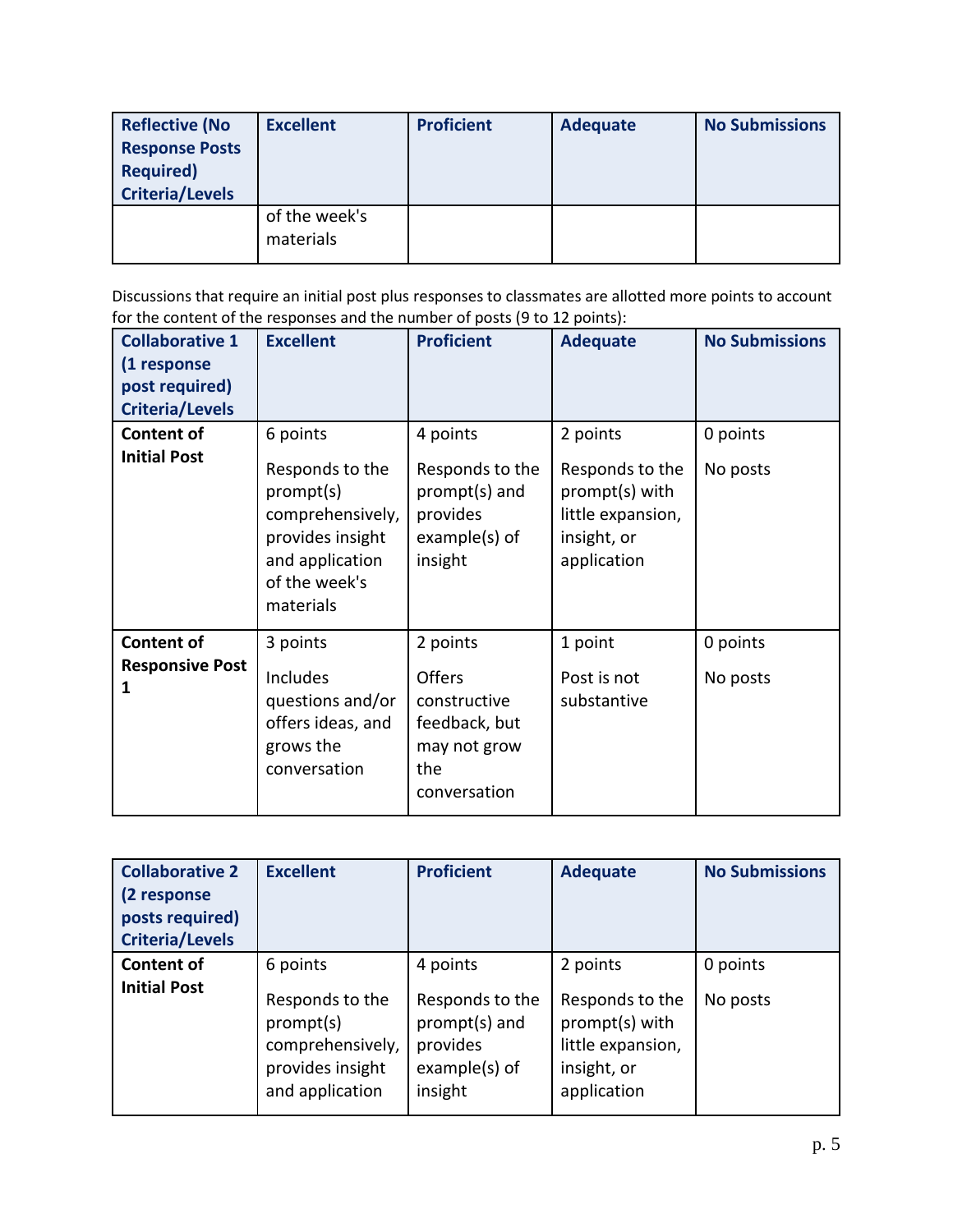| <b>Collaborative 2</b><br>(2 response<br>posts required)<br><b>Criteria/Levels</b> | <b>Excellent</b><br>of the week's                                                          | <b>Proficient</b>                                                                                 | <b>Adequate</b>                       | <b>No Submissions</b> |
|------------------------------------------------------------------------------------|--------------------------------------------------------------------------------------------|---------------------------------------------------------------------------------------------------|---------------------------------------|-----------------------|
|                                                                                    | materials                                                                                  |                                                                                                   |                                       |                       |
| <b>Content of</b><br><b>Responsive Post</b><br>1                                   | 3 points<br>Includes<br>questions and/or<br>offers ideas, and<br>grows the<br>conversation | 2 points<br><b>Offers</b><br>constructive<br>feedback, but<br>may not grow<br>the<br>conversation | 1 point<br>Post is not<br>substantive | 0 points<br>No posts  |
| <b>Content of</b><br><b>Responsive Post</b><br>$\overline{2}$                      | 3 points<br>Includes<br>questions and/or<br>offers ideas, and<br>grows the<br>conversation | 2 points<br><b>Offers</b><br>constructive<br>feedback, but<br>may not grow<br>the<br>conversation | 1 point<br>Post is not<br>substantive | 0 points<br>No posts  |

# **COURSE SCHEDULE**

| <b>MODULE</b>                              | <b>DATES</b>  | <b>TOPICS</b>                                                                 |
|--------------------------------------------|---------------|-------------------------------------------------------------------------------|
| Module 1:                                  | Week 1:       | Introduction to End-of-life Work                                              |
| Introduction to<br><b>End-of-Life Work</b> | $3/16 - 3/22$ | Dying Person's Bill of Rights<br>$\bullet$                                    |
|                                            |               | Role & Scope of an End-of-Life Doula                                          |
|                                            |               | Introduction to Hospice and Palliative Care                                   |
|                                            |               | • Personal Death Awareness; Introduction to<br>End-of-life Options and Wishes |
| <b>Module 2:</b>                           | Week 2:       | Introduction to the Grief Continuum                                           |
| Introduction to<br>the Grief               | $3/23 - 3/29$ | Dimensions of Grief and Loss<br>$\bigcap$                                     |
| Continuum                                  |               | <b>Anticipatory Grief</b><br>$\circ$                                          |
|                                            |               | <b>Supportive Responses</b><br>$\circ$                                        |
|                                            |               | Commonalities within EOL experiences<br>$\bullet$                             |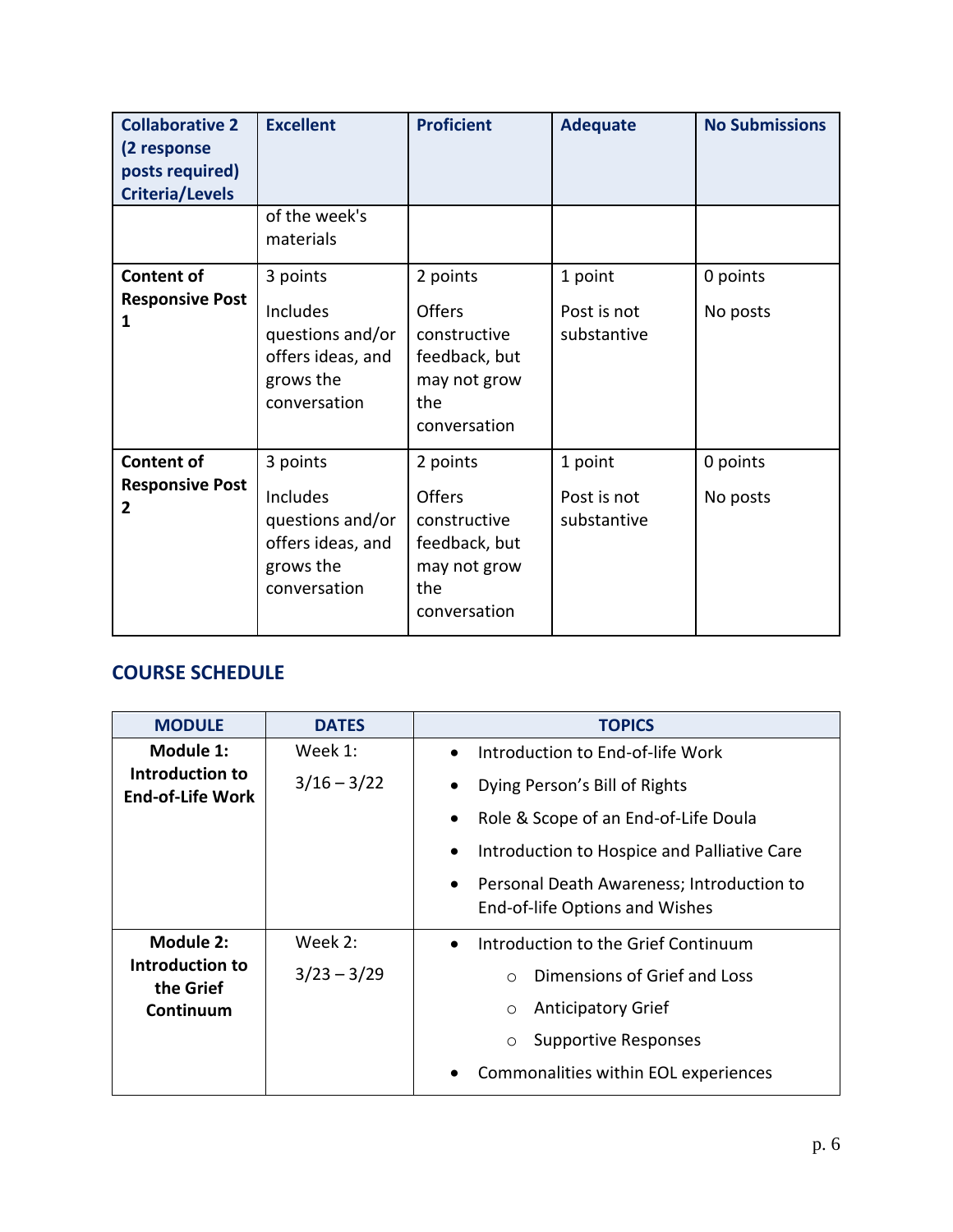| <b>MODULE</b>                              | <b>DATES</b>            | <b>TOPICS</b>                                                                   |
|--------------------------------------------|-------------------------|---------------------------------------------------------------------------------|
| Module 3:                                  | Week 3:                 | Understanding the Patient Experience<br>$\bullet$                               |
| <b>Understanding</b><br>the Patient        | $3/30 - 4/5$            | <b>Starting the Conversation</b>                                                |
| <b>Experience</b>                          |                         | Goals of Care<br>O                                                              |
|                                            |                         | Common Illnesses/Diseases:<br>$\circ$<br>Progression, Symptoms, and Care        |
|                                            |                         | Pain Assessment and Management<br>$\circ$                                       |
|                                            |                         | Introduction to Dementia                                                        |
|                                            |                         | Music at the End of Life                                                        |
|                                            |                         | <b>Universal Safety Precautions</b>                                             |
|                                            |                         | Introduction to Basic Hands-on Care                                             |
| Module 4:<br><b>Ethics &amp;</b>           | Week 4:<br>$4/6 - 4/12$ | Appropriate Professional and Personal<br><b>Boundaries</b>                      |
| <b>Essentials</b>                          |                         | Companioning versus Treating; Serving versus<br>Helping                         |
|                                            |                         | Non-judgmental Support, Acceptance, and<br><b>Unconditional Positive Regard</b> |
|                                            |                         | <b>Entering Sacred Space</b>                                                    |
|                                            |                         | <b>Holding Space</b>                                                            |
| <b>Module 5:</b>                           | Week 5:                 | "Turning Toward" Suffering                                                      |
| <b>Turning Toward</b><br><b>Suffering</b>  | $4/13 - 4/19$           | Introduction to Dignity Therapy                                                 |
|                                            |                         | <b>Active Dying Process: Signs and Supportive</b><br>Interventions              |
|                                            |                         | The Needs of Clients: Providing Comfort Care                                    |
|                                            |                         | <b>Caregiving Considerations</b>                                                |
|                                            |                         | Self-Care                                                                       |
| Module 6:                                  | Week 6:                 | Religious/Cultural Beliefs and Practices                                        |
| <b>Death Practices</b><br>& Belief Systems | $4/20 - 4/26$           | Spirituality                                                                    |
|                                            |                         | After-Death Options: Home, Green,<br>Traditional, Alternative                   |
|                                            |                         | <b>Complementary Care</b>                                                       |
|                                            |                         | Roles Among Providers/Systems                                                   |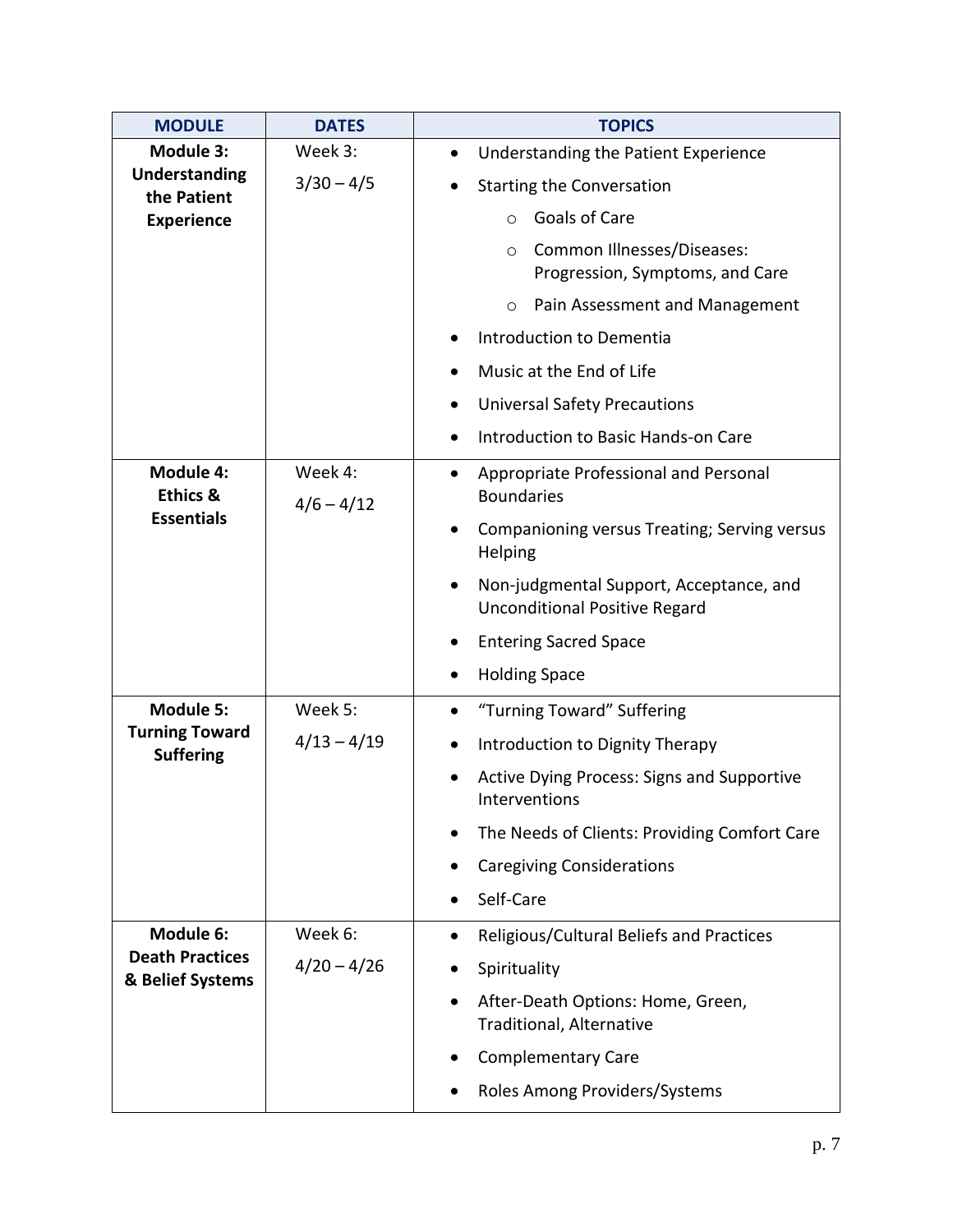| <b>MODULE</b>                         | <b>DATES</b> | <b>TOPICS</b>                                                             |  |
|---------------------------------------|--------------|---------------------------------------------------------------------------|--|
|                                       |              | <b>Care Coordination</b><br>$\bullet$                                     |  |
| Module 7:                             | Week 7:      | Preparing for Loss<br>$\bullet$                                           |  |
| <b>Dimensions of</b><br>Grief         | $4/27 - 5/3$ | Life Review<br>$\Omega$                                                   |  |
|                                       |              | <b>Completion Work</b><br>$\circ$                                         |  |
|                                       |              | <b>Legacy Projects</b><br>$\circ$                                         |  |
|                                       |              | <b>Bereavement/Grief Support</b>                                          |  |
|                                       |              | Pediatric Death, Loss, and Grief                                          |  |
| Module 8:                             | Week 8:      | Setting Intention<br>$\bullet$                                            |  |
| <b>Setting Intention</b>              | $5/4 - 5/10$ | <b>Comfort Measures</b><br>$\bullet$                                      |  |
|                                       |              | Guided Imagery, Relaxation and Breathing<br>$\bullet$<br><b>Exercises</b> |  |
|                                       |              | Environment: Setting a Personalized<br>$\bullet$<br>Atmosphere of Calm    |  |
|                                       |              | <b>Vigil Planning</b>                                                     |  |
|                                       |              | <b>Vigil Sitting</b>                                                      |  |
|                                       |              | Self-Reflection, Re-evaluation of Personal End-<br>of-Life Wishes         |  |
|                                       |              | What a Doula Does                                                         |  |
| <b>Bonus Module:</b>                  |              | Doula Bag<br>$\bullet$                                                    |  |
| <b>The Doula</b><br><b>Profession</b> |              | Visit Ideas/Activities                                                    |  |
|                                       |              | The Emerging EOL Doula Career                                             |  |
|                                       |              | Meetings<br>O                                                             |  |
|                                       |              | <b>Contract Components</b><br>O                                           |  |
|                                       |              | <b>Business Considerations</b><br>$\circ$                                 |  |
|                                       |              | Role and Scope Revisited                                                  |  |

## **UVM POLICIES**

## **Student Learning Accommodations**

In keeping with University policy, any student with a documented disability interested in utilizing accommodations should contact ACCESS, the office of Disability Services on campus. ACCESS works with students and faculty in an interactive process to explore reasonable and appropriate accommodations